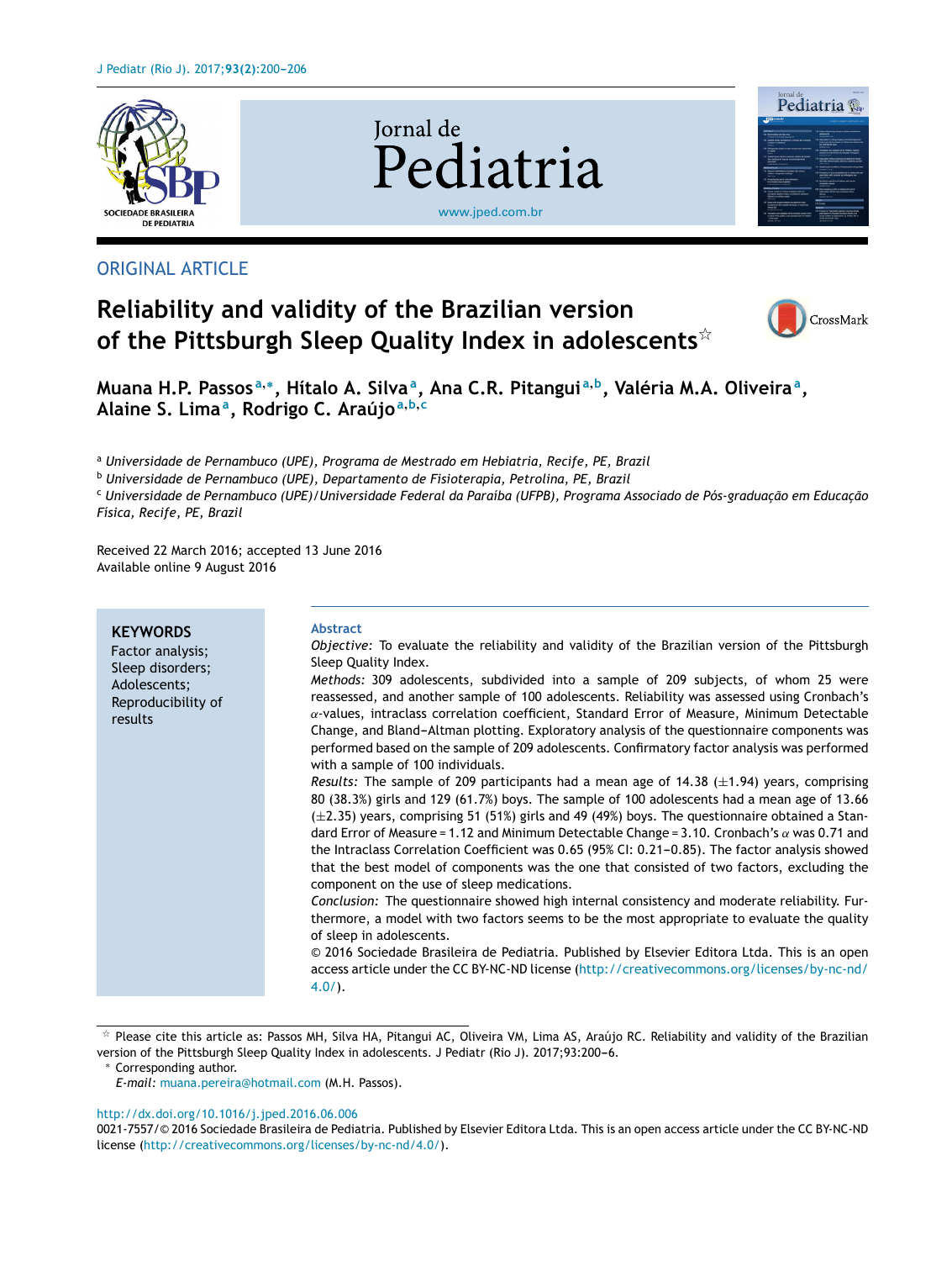**PALAVRAS-CHAVE** Análise fatorial; Transtornos do sono; Adolescentes; Reprodutibilidade dos resultados

#### **Confiabilidade e validade da versão brasileira do Índice de Qualidade do Sono de Pittsburgh em adolescentes**

#### **Resumo**

*Objetivo:* Avaliar a confiabilidade e validade da versão brasileira do Índice de Qualidade do Sono de Pittsburgh.

*Métodos:* 309 adolescentes, subdivididos em uma amostra de 209 indivíduos, dos quais 25 foram reavaliados, e outra amostra de 100 adolescentes. A confiabilidade foi avaliada por meio dos valores de α de Cronbach, Coeficiente de Correlação Intraclasse, Erro Padrão da Medida, Mínima Mudança Detectável e plotado gráfico Bland-Altman. A análise exploratória dos componentes do questionário foi realizada com base na amostra de 209 adolescentes. A análise fatorial confirmatória foi realizada com a amostra de 100 indivíduos.

*Resultados:* A amostra de 209 participantes teve uma média de idade de 14,38 (± 1,94) anos, sendo 80 (38,3%) meninas e 129 (61,7%) meninos. A amostra composta por 100 adolescentes, teve uma média de idade de 13,66  $(\pm 2,35)$  anos, sendo 51 (51%) meninas e 49 (49%) meninos. O questionário obteve Erro padrão da Medida = 1,12 e Mudança mínima detectável = 3,10. O  $\alpha$ de Cronbach foi de 0,71 e Coeficiente de Correlação Intraclasse de 0,65 (IC95% 0,21 - 0,85). As análises fatoriais apontaram como melhor modelo de componentes aquele composto por dois fatores, com exclusão do componente sobre uso de medicamentos para dormir.

*Conclusão:* O questionário obteve elevada consistência interna e confiabilidade moderada. Além disso, um modelo de dois fatores parece ser o mais adequado para avaliar a qualidade do sono em adolescentes.

© 2016 Sociedade Brasileira de Pediatria. Publicado por Elsevier Editora Ltda. Este é um artigo Open Access sob uma licença CC BY-NC-ND [\(http://creativecommons.org/licenses/by-nc-nd/4.](http://creativecommons.org/licenses/by-nc-nd/4.0/)  $0/$ ).

## **Introduction**

Sleep is a fundamental biological process, especially in the adolescent population, as growth hormone, which is essential for the individual's physical development, is secreted during sleep.<sup>[1](#page-5-0)</sup> Inadequate sleep can cause damage to psychosocial health and academic performance, and can result in risk behavior development.<sup>[2](#page-5-0)</sup>

Many tools can be used to assess the presence of sleep disorders, including questionnaires that can be used in clinical practice and epidemiological studies.<sup>[3](#page-5-0)</sup> In Brazil, some tools that evaluate sleep habits have been validated, such as the Children's Sleep Habits Questionnaire (CSHQ), which aims to assess sleep problems in individuals, but is restricted to children.<sup>4</sup> [T](#page-5-0)he Morning/Evening Scale was validated for adolescents, which is limited to assessing wake-up and bedtime hours in adolescents, calling them morning and evening.<sup>[5](#page-5-0)</sup>

The Pittsburgh Sleep Quality Index (PSQI) is a selfadministered tool used to evaluate sleep quality and possible disorders in the previous month. It was developed by Buysse et al. in 1989 and validated in Brazil, in the adult population, by Bertolazi et al. in 2011. The questionnaire has been widely used in different populations, having been translated into and validated for different languages. $6-10$ 

In 2006, when assessing the structure of the PSQI in healthy adults and those with depression, Cole et al. questioned the capacity of the single PSQI score to measure the multidimensional nature of sleep disorders.<sup>[11](#page-5-0)</sup> After factorial analyses of the components, the authors suggested that a three-factor score model would more appropriate to assess sleep characteristics. Other studies also provided evidence that a model with one more factor would be more appropriate to evaluate sleep characteristics in specific populations.<sup>12-15</sup> However, the study population characteristics can modify the structure of the questionnaire factors.

The Brazilian version of this tool was validated in an adult population; however, there is a lack of studies assessing the reliability of this tool in adolescent populations. Given this fact and the need to assess the factorial structure of the questionnaire in different populations, this study had a dual purpose: assessing the reliability of this sleep quality assessment tool and performing the factorial analysis of the PSQI components in adolescents.

## **Methods**

#### **Participants**

The study population consisted of male and female adolescents, aged between 10 and 19 years, who engaged in amateur sports practice, from the city of Petrolina, state of Pernambuco, Brazil, in 2014. After performing a survey in schools and sports centers, a population of 521 young amateur athletes was identified. As the study performed three different analyses, it was necessary to perform different sampling procedures, as described below.

In the first stage, to perform the exploratory factor analysis, the following criteria were considered: estimated population of 521 amateur athletes; confidence interval of 95%; sampling error of five percentage points; estimated prevalence of sleep disorders of  $30\%,^{16}$  $30\%,^{16}$  $30\%,^{16}$  which yielded the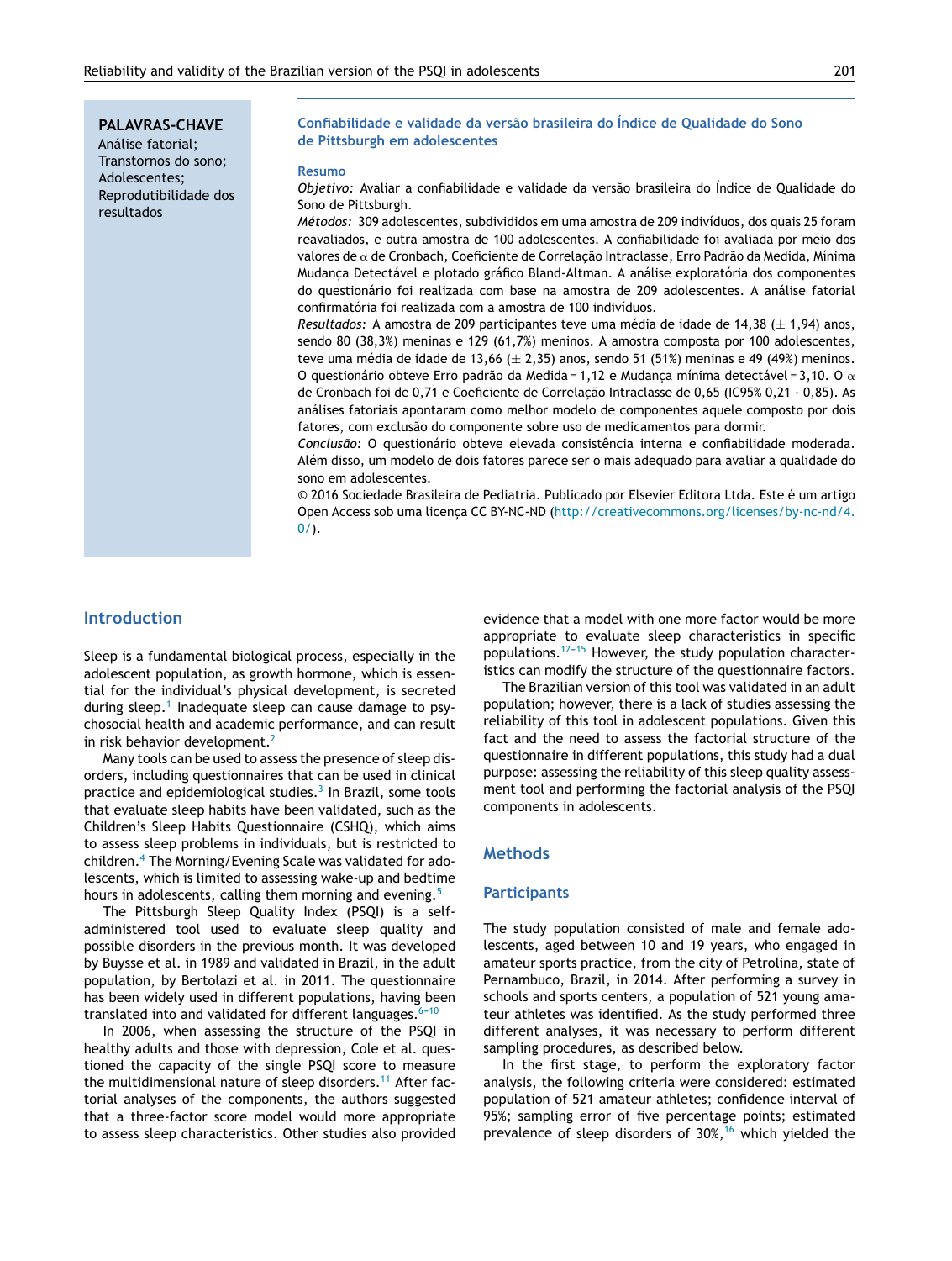minimum sample of 200 adolescents. However, this subsample was constituted by 209 adolescents.

To quantify the necessary sample to carry out the second stage, which included the analysis of the interday reliability (test-retest) of the questionnaire, the GPower 3.1.7 program was used, considering an  $\alpha$  = 0.05;  $\beta$  = 0.10 (90%) power), proportion of correlation for the null hypothesis (H0  $\rho$ ) = 0.40, and proportion of correlation for the alternative hypothesis (H1  $\rho$ ) = 0.80, resulting in a minimum necessary sample size of 25 adolescents. These subjects were recruited at random from the initial sample of 209 adolescents.

In the third stage, to perform the confirmatory factor analysis, the study evaluated 100 adolescents, who belonged to an independent sample, according to the recommenda-tions from guidelines on factor analysis.<sup>[17](#page-5-0)</sup>

Therefore, 309 adolescents participated in the study, and all participants who had the Free and Informed Consent form signed by the parents/guardians or signed by participants over 18 years of age were included. The exclusion criterion was considered as inadequate questionnaire completion. The study was approved by the Research Ethics Committee of Universidade de Pernambuco.

#### **Tool**

The tool used in the study was the Brazilian version of the Pittsburg Sleep Quality Index (PSQI), which was translated and validated by Bertolazi et al. in 2011. It is noteworthy that no adjustment was made in the original tool to carry out this study. The questionnaire was developed by Buysse et al. in 1989, with 19 questions regarding sleep quality and disorders in the previous month. The questionnaire evaluates seven sleep components: subjective quality of sleep, sleep latency, sleep duration, sleep efficiency, sleep disorders, medication use, and daytime dysfunction. The score can range from 0 to 3 for each component, with a maximum total score of 21 points. Scores above 5 points indicate poor quality of sleep.

## **Statistical analysis**

The mean and standard deviation values were calculated for numerical variables. Cronbach's  $\alpha$ -value was calculated for the analysis of internal consistency, with values above 0.70 indicating high internal consistency.<sup>[18](#page-5-0)</sup> The standard error of measure (SEM) and the minimum detectable change (MDC) were also calculated. The *t*-test for single samples was performed to evaluate the possible presence of a significant difference between the scores in the test and retest, and a Bland-Altman plot was constructed for the assessment of absolute agreement between test and retest. This method allows the visualization of the bias, the error, as well as outliers and trends.<sup>[19](#page-5-0)</sup>

The validity of PSQI components was performed through a factor analysis with a varimax orthogonal rotation, with the sample of 209 adolescents. In this analysis, values > 0.30 were considered as showing a strong factor loading.<sup>[18](#page-5-0)</sup> To assess the relative agreement between the test-retest of the total questionnaire scores and the scores of the factors formed in the exploratory factor analysis, the

intraclass correlation coefficient (ICC) was calculated with a 95% confidence interval (95% CI). This analysis can vary between 0 and 1, with values between 0 and 0.4 indicating poor reliability, 0.4-0.75 moderate, and 0.75-1, excellent reliability.[20](#page-6-0)

A confirmatory factor analysis was also performed with a sample of 100 individuals, based on the models obtained from the exploratory factor analysis. The adequacy of the model was assessed based on the following adjustment criteria: standardized root mean square residual (SRMR) with values equal or less than 0.08, comparative fit index (CFI) with values above 0.95, and root mean square error of approximation (RMSEA) with values between 0.05 and 0.08.[21,22](#page-6-0)

The analyses were performed using the statistical package SPSS (IBM Corp. Released 2011. IBM SPSS Statistics for Windows, version 20.0, USA), GraphPadPrism (GraphPad Prism version 5.05 for Windows, GraphPad Software, USA), and SPSS Amos (Amos, version 23.0, Computer Program: IBM SPSS, USA).

#### **Results**

Of the total sample of 309 adolescents, 131 (42.4%) were females and 178 (57.6%) were males. A subsample of 209 participants had a mean age of  $14.38$  ( $\pm$ 1.94) years, comprising 80 (38.3%) girls and 129 (61.7%) boys, whereas the sample of 100 adolescents had a mean age of 13.66  $(\pm 2.35)$ years, with 51 (51%) girls and 49 (49%) boys.

### **Exploratory factor analysis**

Three models of components were identified in the exploratory factor analysis of the PSQI carried out with the sample of 209 adolescents. The model comprising three factors accounted for 66.57% of the total variance explained [\(Table](#page-3-0) 1). In this model, the components of sleep disorders and daytime dysfunction were the first and third factors.

Thus, the exploratory factor analysis of a two-factor model was performed, showing a variance explained of 52.07% [\(Table](#page-3-0) 2). However, the component related to the sleep medication use obtained poor factor loading and low correlation in relation to the scores of factors, and thus, it was not allocated in any factor. Therefore, the analysis of a model consisting of two factors was performed, after excluding the component on medication use, showing a variance explained of 60.41% ([Table](#page-3-0) 2).

The adequacy measure value of the Kaiser-Meyer-Olkin sample was 0.59, indicating moderate adequacy of the three assessed models. Bartlett's sphericity test - chi-squared had an approximate  $\chi^2$  = 382.992 ( $p$  = 0.000), demonstrating adequate exploratory factor analysis for all models.

### **Reliability**

The PSQI obtained a SEM of 1.12 points, and an MMD value of 3.10 points. The test-retest reliability of the total PSQI score obtained an ICC of 0.65 (95% CI: 0.21-0.85). The PSQI showed high internal consistency, with Cronbach's  $\alpha$  of 0.71.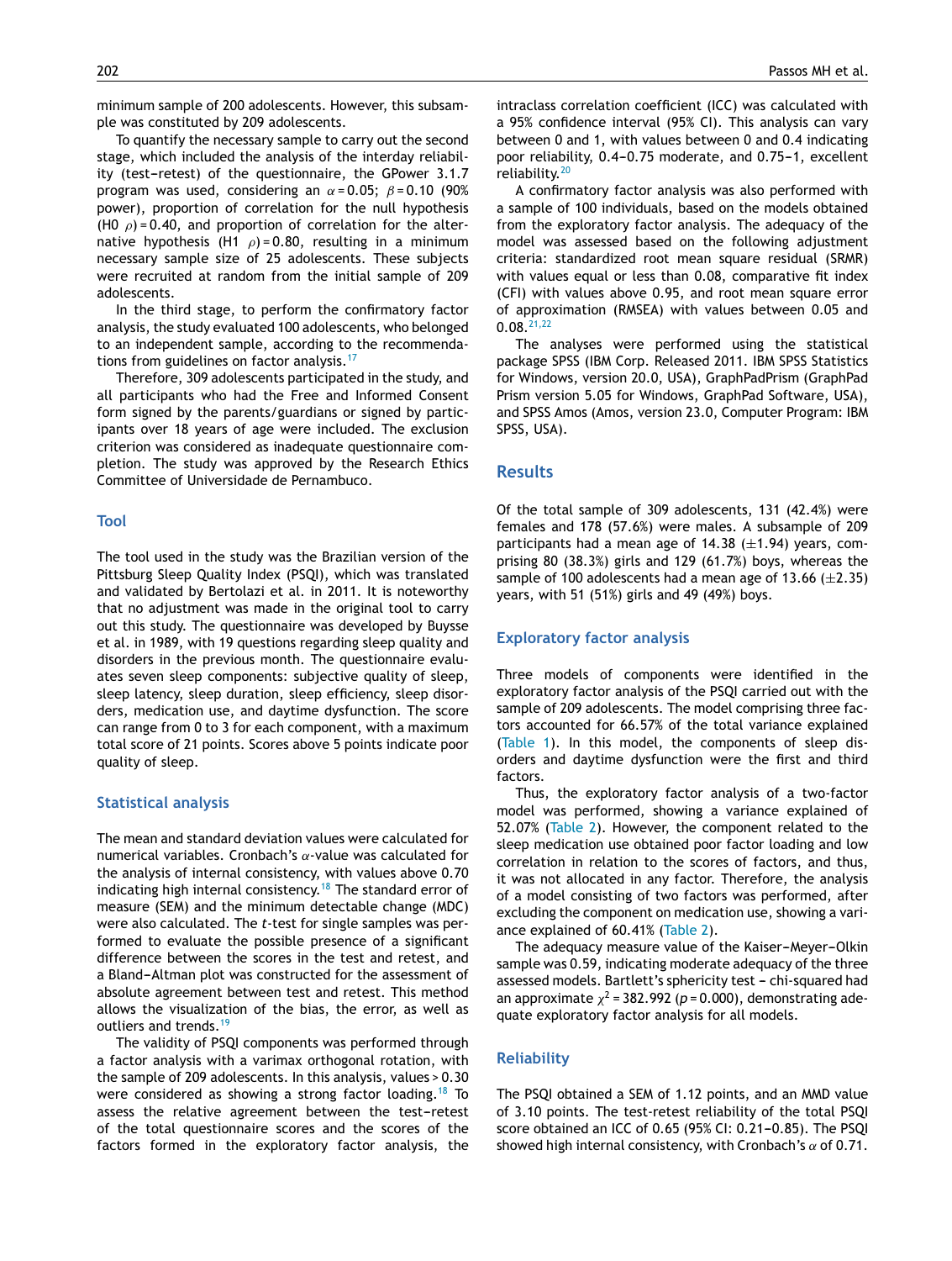<span id="page-3-0"></span>

| Table 1 | Three-factor component matrix and correlation matrix of components with the PSQI factors ( $n = 209$ ). |  |  |  |
|---------|---------------------------------------------------------------------------------------------------------|--|--|--|
|         |                                                                                                         |  |  |  |

| Component                           | Factor loading |          |          | Correlation |          |          |
|-------------------------------------|----------------|----------|----------|-------------|----------|----------|
|                                     | Factor 1       | Factor 2 | Factor 3 | Factor 1    | Factor 2 | Factor 3 |
| Subjective quality of sleep         | 0.92           | 0.04     | $-0.04$  | 0.87        | 0.12     | 0.24     |
| Sleep latency                       | 0.91           | 0.02     | $-0.08$  | 0.83        | 0.11     | 0.22     |
| Sleep duration                      | 0.15           | 0.82     | $-0.10$  | 0.21        | 0.85     | 0.03     |
| Habitual sleep efficiency           | $-0.03$        | 0.79     | 0.15     | 0.08        | 0.78     | 0.10     |
| Sleep disorders                     | 0.48           | $-0.04$  | 0.46     | 0.37        | 0.05     | 0.83     |
| Use of sleep medications            | $-0.06$        | 0.04     | 0.86     | 0.06        | 0.06     | 0.61     |
| Daytime dysfunction                 | 0.55           | 0.23     | 0.32     | 0.76        | 0.19     | 0.31     |
| % Variance explained (total: 66.74) | 33.57          | 18.50    | 14.66    |             |          |          |

**Table 2** Component matrix and correlation component matrix of the two-factor model and two-factor model after excluding the component on sleep medication use of PSQI (*n* = 209).

| Component                   | Two-factor model |          |             |                 | Two-factor model after excluding component 6 |          |             |                 |
|-----------------------------|------------------|----------|-------------|-----------------|----------------------------------------------|----------|-------------|-----------------|
|                             | Factor loading   |          | Correlation |                 | <b>Factor loading</b>                        |          | Correlation |                 |
|                             | Factor 1         | Factor 2 | Factor 1    | Factor 2        | Factor 1                                     | Factor 2 | Factor 1    | Factor 2        |
| Subjective quality of sleep | 0.91             | 0.01     | 0.83        | 0.13            | 0.91                                         | 0.01     | 0.83        | 0.12            |
| Sleep latency               | 0.89             | $-0.02$  | 0.79        | 0.11            | 0.89                                         | $-0.02$  | 0.79        | 0.11            |
| Sleep duration              | 0.13             | 0.76     | 0.19        | 0.81            | 0.13                                         | 0.79     | 0.19        | 0.85            |
| Habitual sleep efficiency   | $-0.01$          | 0.81     | 0.09        | 0.76            | $-0.01$                                      | 0.81     | 0.09        | 0.78            |
| Sleep disorders             | 0.53             | 0.07     | 0.60        | 0.07            | 0.53                                         | 0.04     | 0.60        | 0.05            |
| Use of sleep medications    | 0.04             | 0.26     | 0.07        | 0.32            | -                                            |          | -           | -               |
| Daytime dysfunction         | 0.59             | 0.29     | 0.75        | 0.20            | 0.59                                         | 0.27     | 0.75        | 0.20            |
| % Variance explained        | 33.56            | 18.51    |             | Total = $52.07$ | 39.05                                        | 21.36    |             | Total = $60.41$ |

After excluding the score of the component related to sleep medication use, there was an increase in the tool's internal consistency value, with Cronbach's  $\alpha$  of 0.73.

There was a statistical difference between the PSQI scores in the test and retest (*p* < 0.001), indicating the presence of systematic error, confirmed by the Bland-Altman plot.<sup>[19](#page-5-0)</sup> Fig. 1 shows the analysis of absolute agreement at the test and retest between the means of the total score, with all components and after excluding the component on sleep medication use.

Based on the composition of factors, test-retest reliability between the scores of the different models was calculated. For the three-factor model, the ICC values were 0.59 (95% CI: 0.09-0.82), 0.71 (95% CI: 0.35-0.87), and 0.81  $(95\%$  CI: 0.56-0.91) for the first, second, and third factor, respectively. For the model consisting of two factors, the ICC was 0.67 (95% CI: 0.26-0.86) and 0.64 (95% CI: 0.19-0.84). The model consisting of two factors, after the exclusion of the component on sleep medication use, obtained an ICC of  $0.67$  (95% CI: 0.26-0.86) and 0.71 (95% CI: 0.35-0.87).



Figure 1 Bland-Altman dispersion plot of the mean total score of the PSQI test and retest. (A) Total score with all components; (B) total score excluding the component on the use of sleep medications.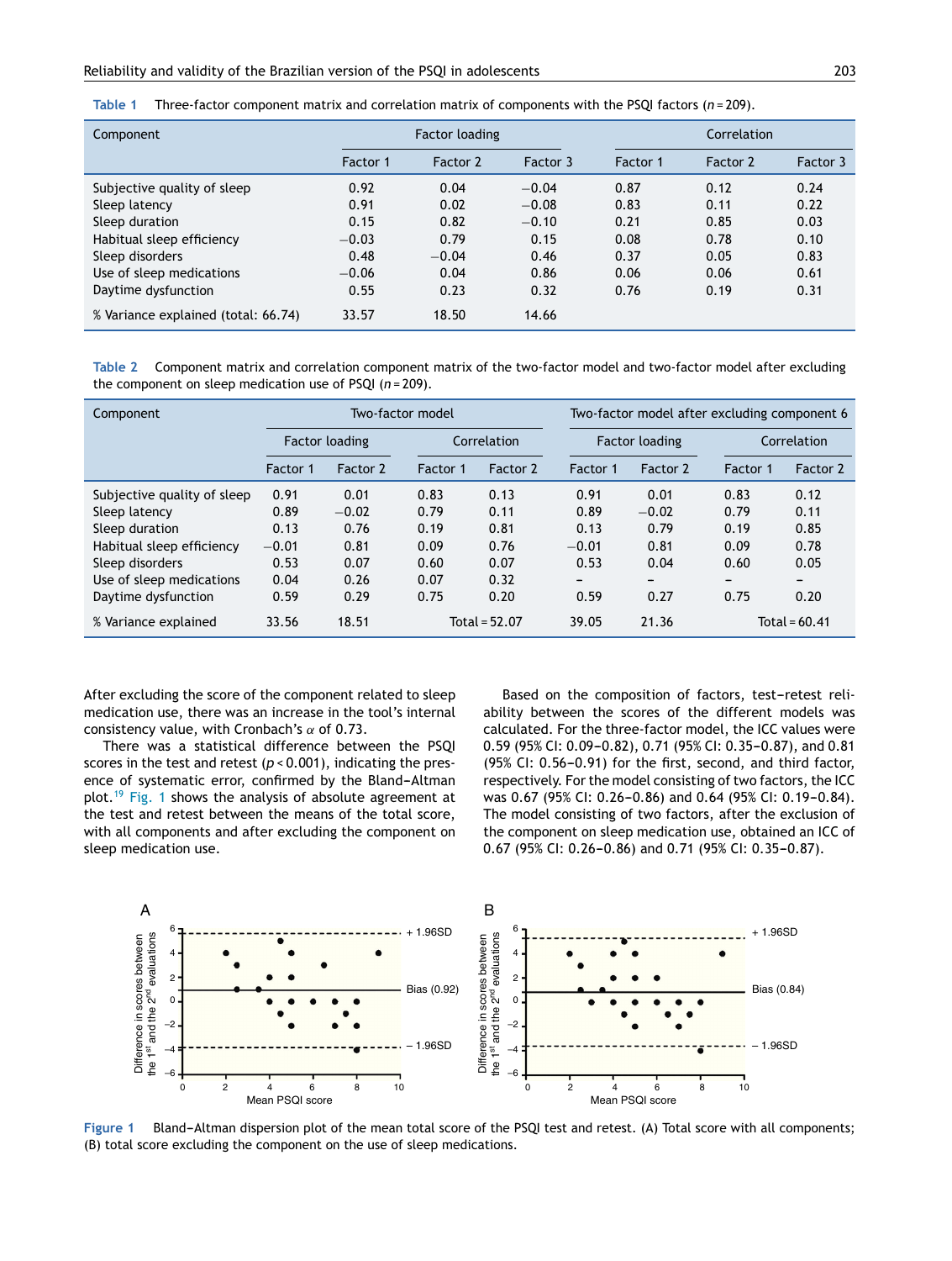

**Figure 2** Best model resulting from the confirmatory factor analysis of the PSQI, consisting of two factors after excluding the component on sleep medication use. The oval representations denote the latent variables, while the squares represent the measured variables. The values close to those components represent the factor loadings. The remaining values represent the existing correlations.

## **Confirmatory factor analysis**

Based on the exploratory factor analysis, the confirmatory factor analysis of the two- and three-factor models was performed. All models obtained from adjustments values considered adequate. The first model, consisting of three factors, obtained values of SRMR = 0.07, RMSEA = 0.08, and CFI = 0.95. The second model consisting of two factors obtained values of SRMR = 0.07, RMSEA = 0.06, and CFI = 0.97. The third model, also consisting of two factors, but excluding the component on sleep medication use, obtained values of SRMR =  $0.06$ , RMSEA =  $0.06$ , and CFI =  $0.97$  (Fig. 2).

## **Discussion**

The PSQI has been widely used in studies; however, it has been questioned whether the index total score is capable of evaluating the multidimensional characteristics of sleep, making it necessary to perform the analysis of the tool's factor structure. In this study, the exploratory factor analysis yielded a first model consisting of three factors with a high percentage of explained variance; however, the components of sleep disorders and daytime dysfunction were the first and third factors. Therefore, it was decided to perform the analysis of a second model with two factors, which showed a decrease in the percentage of explained variance and low factor loading of the component on medication use, indicating this is not a useful representative factor in model construction.[17](#page-5-0)

Considering this result, a third model was built with two factors after excluding this component, with an increase in the percentage of explained variance being observed in relation to the second model, as well as an adequate distribution of all components. Therefore, the third model showed better structure in the exploratory factor analysis, being formed by a first factor consisting of the components: subjective sleep quality, sleep latency, sleep disorders, and daytime dysfunction; and a second factor consisting of sleep duration and habitual sleep efficiency.

Subsequently, the confirmatory factor analysis was performed with the three proposed models. The results of this analysis indicate acceptable adjustments values for all models. However, considering the more consistent construction in the exploratory factor analysis and adequate adjustment values in the confirmatory factor analysis, the model consisting of two factors after the exclusion of the component on sleep medication use appears to be more adequate to assess the quality of sleep in adolescents.

The negative results related to the component on sleep medication use can be explained by the low prevalence of medication use, which was only 3.6%. A study carried out with young adults also found a low prevalence of medication use, of 3.9%, showing the low factor loading of this component.<sup>[12](#page-5-0)</sup> The authors then analyzed models after this component had been removed, but there was no great impact on the adjusted values. However, it is noteworthy that the use of sleep medication is low in young and middleaged adults, with an increase in older adults or individuals with specific diseases. $^{23}$  $^{23}$  $^{23}$  On the other hand, in a study of young individuals, the authors reported that the component on sleep medication use contributed negatively to the tool's internal consistency. $24$  Similarly, in this study, there was an increase in the internal consistency of the PSQI, which was initially 0.71, to 0.73 after excluding the component on medication use. Therefore, it is speculated that the assessment on sleep medication use cannot be a significant measure of sleep quality in younger individuals, especially in adolescents.

Different studies have shown that the PSQI construction with multiple factors appears to be more adequate for the assessment of different sleep characteristics in adult populations.<sup>[10,25](#page-5-0)</sup> As for individuals with specific diseases, there is disagreement regarding the best questionnaire structure, considering that in transplanted patients and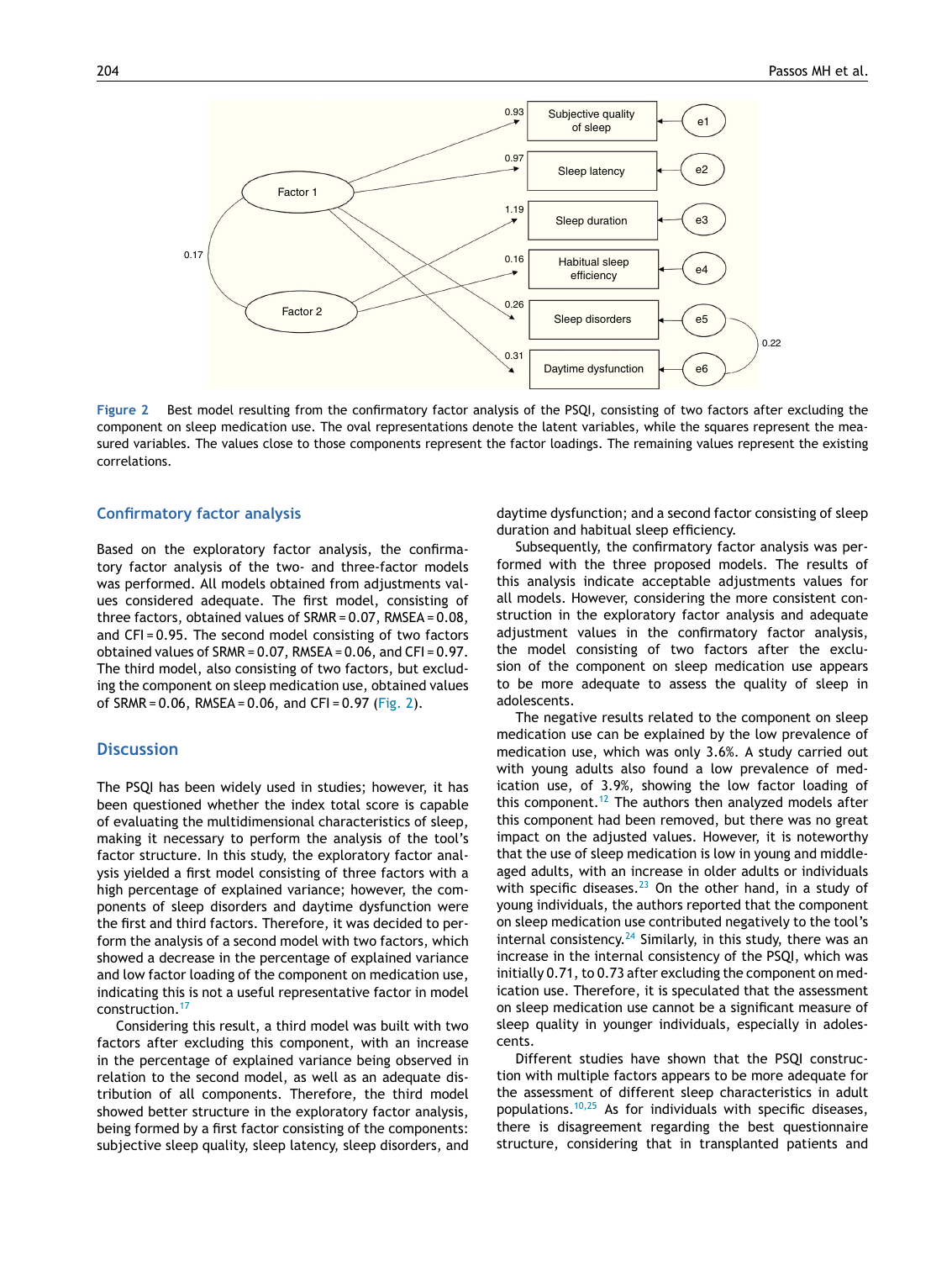<span id="page-5-0"></span>those with chronic fatigue syndrome, the PSQI factor analysis showed that a model consisting of three factors would be more adequate to evaluate sleep $13,15$ ; whereas in patients with breast cancer, the original model of a single score showed to be valid and capable of evaluating sleep disorders.<sup>14</sup>

In this sense, differences can be observed regarding the proposal of the most adequate tool structure, which varies according to the subject's age and specific diseases. Therefore, the questionnaire structure should not be generalized to evaluate the quality of sleep in different populations, as the factorial analysis of components is required.

Another important aspect to be assessed is tool reproducibility, considering the possibility of using it in different moments, as well as to review the specific treatment effect. The present findings indicate a moderate reliability of PSQI for adolescents, with an ICC of 0.65. However, studies that proposed to evaluate the tool test-retest reliability in adult populations obtained high reliability, with Pearson's correlation coefficient values of 0.83 and  $0.87 \cdot 6,26$  This divergence of results can be explained by the difference in measurement of reliability used, as Pearson's correlation coefficient is not considered an appropriate measure, as it evaluates the association between methods and not the agreement between them.<sup>19</sup>

Therefore, it is necessary to analyze the questionnaire reliability using a combination of measures to evaluate it both relatively and absolutely. In this sense, the analysis of the Bland-Altman plot of the total score was performed with all questionnaire components, as well as the score after excluding the component on sleep medication. The presence of an outlier in both plots and the concentration of the majority of the points above zero is noteworthy. This result, together with the presence of significant differences between the means of questionnaire scores, indicates the presence of systematic error. In this context, it is important to know the tool variation in absolute terms and, subsequently, the SEM and MDC values are calculated.

The SEM and MDC values of the questionnaire were 1.12 and 3.10 points, respectively. It is noteworthy that there are no studies that assessed these measures in adolescent populations. Thus, knowledge of the variability associated to the repeated application and the minimum amount of change that does no result from an error in measurement is essential to determine the minimum value indicative of change in the quality of sleep, after a possible intervention in this population.

Finally, the Brazilian version of PSQI showed high internal consistency and moderate reliability in adolescents. The original version of the tool was valid for evaluation of sleep disorders in adolescents; however, the model consisting of two factors, after excluding the component on the use of sleep medications, showed optimal adjustment values and appears to be the most adequate to assess the different characteristics of sleep in this population.

## **Funding**

Higher Education Personnel Improvement Coordination (Capes).

## **Conflicts of interest**

The authors declare no conflicts of interest.

## **References**

- 1. [Rockett](http://refhub.elsevier.com/S0021-7557(16)30100-0/sbref0135) [JC,](http://refhub.elsevier.com/S0021-7557(16)30100-0/sbref0135) [Lynch](http://refhub.elsevier.com/S0021-7557(16)30100-0/sbref0135) [CD,](http://refhub.elsevier.com/S0021-7557(16)30100-0/sbref0135) [Buck](http://refhub.elsevier.com/S0021-7557(16)30100-0/sbref0135) [GM.](http://refhub.elsevier.com/S0021-7557(16)30100-0/sbref0135) [Biomarkers](http://refhub.elsevier.com/S0021-7557(16)30100-0/sbref0135) [for](http://refhub.elsevier.com/S0021-7557(16)30100-0/sbref0135) [assessing](http://refhub.elsevier.com/S0021-7557(16)30100-0/sbref0135) [reproductive](http://refhub.elsevier.com/S0021-7557(16)30100-0/sbref0135) [development](http://refhub.elsevier.com/S0021-7557(16)30100-0/sbref0135) [and](http://refhub.elsevier.com/S0021-7557(16)30100-0/sbref0135) [health:](http://refhub.elsevier.com/S0021-7557(16)30100-0/sbref0135) [Part](http://refhub.elsevier.com/S0021-7557(16)30100-0/sbref0135) [1](http://refhub.elsevier.com/S0021-7557(16)30100-0/sbref0135) - [pubertal](http://refhub.elsevier.com/S0021-7557(16)30100-0/sbref0135) [devel](http://refhub.elsevier.com/S0021-7557(16)30100-0/sbref0135)[opment.](http://refhub.elsevier.com/S0021-7557(16)30100-0/sbref0135) [Environ](http://refhub.elsevier.com/S0021-7557(16)30100-0/sbref0135) [Health](http://refhub.elsevier.com/S0021-7557(16)30100-0/sbref0135) [Perspect.](http://refhub.elsevier.com/S0021-7557(16)30100-0/sbref0135) [2004;112:105](http://refhub.elsevier.com/S0021-7557(16)30100-0/sbref0135)-[12.](http://refhub.elsevier.com/S0021-7557(16)30100-0/sbref0135)
- 2. [Shochat](http://refhub.elsevier.com/S0021-7557(16)30100-0/sbref0140) [T,](http://refhub.elsevier.com/S0021-7557(16)30100-0/sbref0140) [Cohen-Zion](http://refhub.elsevier.com/S0021-7557(16)30100-0/sbref0140) [M,](http://refhub.elsevier.com/S0021-7557(16)30100-0/sbref0140) [Tzischinsky](http://refhub.elsevier.com/S0021-7557(16)30100-0/sbref0140) [O.](http://refhub.elsevier.com/S0021-7557(16)30100-0/sbref0140) [Functional](http://refhub.elsevier.com/S0021-7557(16)30100-0/sbref0140) [conse](http://refhub.elsevier.com/S0021-7557(16)30100-0/sbref0140)[quences](http://refhub.elsevier.com/S0021-7557(16)30100-0/sbref0140) [of](http://refhub.elsevier.com/S0021-7557(16)30100-0/sbref0140) [inadequate](http://refhub.elsevier.com/S0021-7557(16)30100-0/sbref0140) [sleep](http://refhub.elsevier.com/S0021-7557(16)30100-0/sbref0140) [in](http://refhub.elsevier.com/S0021-7557(16)30100-0/sbref0140) [adolescents:](http://refhub.elsevier.com/S0021-7557(16)30100-0/sbref0140) [a](http://refhub.elsevier.com/S0021-7557(16)30100-0/sbref0140) [systematic](http://refhub.elsevier.com/S0021-7557(16)30100-0/sbref0140) [review.](http://refhub.elsevier.com/S0021-7557(16)30100-0/sbref0140) [Sleep](http://refhub.elsevier.com/S0021-7557(16)30100-0/sbref0140) [Med](http://refhub.elsevier.com/S0021-7557(16)30100-0/sbref0140) [Rev.](http://refhub.elsevier.com/S0021-7557(16)30100-0/sbref0140) 2014;18:75-87.
- 3. [Togeiro](http://refhub.elsevier.com/S0021-7557(16)30100-0/sbref0145) [SM,](http://refhub.elsevier.com/S0021-7557(16)30100-0/sbref0145) [Smith](http://refhub.elsevier.com/S0021-7557(16)30100-0/sbref0145) [AK.](http://refhub.elsevier.com/S0021-7557(16)30100-0/sbref0145) [Métodos](http://refhub.elsevier.com/S0021-7557(16)30100-0/sbref0145) [diagnósticos](http://refhub.elsevier.com/S0021-7557(16)30100-0/sbref0145) [nos](http://refhub.elsevier.com/S0021-7557(16)30100-0/sbref0145) [distúrbios](http://refhub.elsevier.com/S0021-7557(16)30100-0/sbref0145) [do](http://refhub.elsevier.com/S0021-7557(16)30100-0/sbref0145) [sono.](http://refhub.elsevier.com/S0021-7557(16)30100-0/sbref0145) [Rev](http://refhub.elsevier.com/S0021-7557(16)30100-0/sbref0145) [Bras](http://refhub.elsevier.com/S0021-7557(16)30100-0/sbref0145) [Psiquiatr.](http://refhub.elsevier.com/S0021-7557(16)30100-0/sbref0145) 2005;27:S8-15.
- 4. [Silva](http://refhub.elsevier.com/S0021-7557(16)30100-0/sbref0150) [FG,](http://refhub.elsevier.com/S0021-7557(16)30100-0/sbref0150) [Silva](http://refhub.elsevier.com/S0021-7557(16)30100-0/sbref0150) [CR,](http://refhub.elsevier.com/S0021-7557(16)30100-0/sbref0150) [Bragac](http://refhub.elsevier.com/S0021-7557(16)30100-0/sbref0150) [LB,](http://refhub.elsevier.com/S0021-7557(16)30100-0/sbref0150) [Neto](http://refhub.elsevier.com/S0021-7557(16)30100-0/sbref0150) [AS.](http://refhub.elsevier.com/S0021-7557(16)30100-0/sbref0150) [Portuguese](http://refhub.elsevier.com/S0021-7557(16)30100-0/sbref0150) [chil](http://refhub.elsevier.com/S0021-7557(16)30100-0/sbref0150)[dren's](http://refhub.elsevier.com/S0021-7557(16)30100-0/sbref0150) [sleep](http://refhub.elsevier.com/S0021-7557(16)30100-0/sbref0150) [habits](http://refhub.elsevier.com/S0021-7557(16)30100-0/sbref0150) [questionnaire](http://refhub.elsevier.com/S0021-7557(16)30100-0/sbref0150) - [validation.](http://refhub.elsevier.com/S0021-7557(16)30100-0/sbref0150) [J](http://refhub.elsevier.com/S0021-7557(16)30100-0/sbref0150) [Pediatr.](http://refhub.elsevier.com/S0021-7557(16)30100-0/sbref0150) 2014:90:78-84.
- 5. [Finimundi](http://refhub.elsevier.com/S0021-7557(16)30100-0/sbref0155) [M,](http://refhub.elsevier.com/S0021-7557(16)30100-0/sbref0155) [Barin](http://refhub.elsevier.com/S0021-7557(16)30100-0/sbref0155) [I,](http://refhub.elsevier.com/S0021-7557(16)30100-0/sbref0155) [Bandeira](http://refhub.elsevier.com/S0021-7557(16)30100-0/sbref0155) [D,](http://refhub.elsevier.com/S0021-7557(16)30100-0/sbref0155) [Souza](http://refhub.elsevier.com/S0021-7557(16)30100-0/sbref0155) [DO.](http://refhub.elsevier.com/S0021-7557(16)30100-0/sbref0155) [Validity](http://refhub.elsevier.com/S0021-7557(16)30100-0/sbref0155) [of](http://refhub.elsevier.com/S0021-7557(16)30100-0/sbref0155) [a](http://refhub.elsevier.com/S0021-7557(16)30100-0/sbref0155) [circa](http://refhub.elsevier.com/S0021-7557(16)30100-0/sbref0155)[dian](http://refhub.elsevier.com/S0021-7557(16)30100-0/sbref0155) [rhythm](http://refhub.elsevier.com/S0021-7557(16)30100-0/sbref0155) [scale](http://refhub.elsevier.com/S0021-7557(16)30100-0/sbref0155) - [sleep/wake](http://refhub.elsevier.com/S0021-7557(16)30100-0/sbref0155) [cycle](http://refhub.elsevier.com/S0021-7557(16)30100-0/sbref0155) [for](http://refhub.elsevier.com/S0021-7557(16)30100-0/sbref0155) [adolescents.](http://refhub.elsevier.com/S0021-7557(16)30100-0/sbref0155) [Rev](http://refhub.elsevier.com/S0021-7557(16)30100-0/sbref0155) [Port](http://refhub.elsevier.com/S0021-7557(16)30100-0/sbref0155) [Pediatr.](http://refhub.elsevier.com/S0021-7557(16)30100-0/sbref0155) 2016;30:409-14.
- 6. [Buysse](http://refhub.elsevier.com/S0021-7557(16)30100-0/sbref0160) [DJ,](http://refhub.elsevier.com/S0021-7557(16)30100-0/sbref0160) [Reynolds](http://refhub.elsevier.com/S0021-7557(16)30100-0/sbref0160) [CF,](http://refhub.elsevier.com/S0021-7557(16)30100-0/sbref0160) [Monk](http://refhub.elsevier.com/S0021-7557(16)30100-0/sbref0160) [TH,](http://refhub.elsevier.com/S0021-7557(16)30100-0/sbref0160) [Berman](http://refhub.elsevier.com/S0021-7557(16)30100-0/sbref0160) [SR,](http://refhub.elsevier.com/S0021-7557(16)30100-0/sbref0160) [Kupfer](http://refhub.elsevier.com/S0021-7557(16)30100-0/sbref0160) [DJ.](http://refhub.elsevier.com/S0021-7557(16)30100-0/sbref0160) [The](http://refhub.elsevier.com/S0021-7557(16)30100-0/sbref0160) [Pittsburgh](http://refhub.elsevier.com/S0021-7557(16)30100-0/sbref0160) [Sleep](http://refhub.elsevier.com/S0021-7557(16)30100-0/sbref0160) [Quality](http://refhub.elsevier.com/S0021-7557(16)30100-0/sbref0160) [Index:](http://refhub.elsevier.com/S0021-7557(16)30100-0/sbref0160) [a](http://refhub.elsevier.com/S0021-7557(16)30100-0/sbref0160) [new](http://refhub.elsevier.com/S0021-7557(16)30100-0/sbref0160) [instrument](http://refhub.elsevier.com/S0021-7557(16)30100-0/sbref0160) [for](http://refhub.elsevier.com/S0021-7557(16)30100-0/sbref0160) [psychiatric](http://refhub.elsevier.com/S0021-7557(16)30100-0/sbref0160) [practice](http://refhub.elsevier.com/S0021-7557(16)30100-0/sbref0160) [and](http://refhub.elsevier.com/S0021-7557(16)30100-0/sbref0160) [research.](http://refhub.elsevier.com/S0021-7557(16)30100-0/sbref0160) [Psychiatry](http://refhub.elsevier.com/S0021-7557(16)30100-0/sbref0160) [Res.](http://refhub.elsevier.com/S0021-7557(16)30100-0/sbref0160) [1989;28:](http://refhub.elsevier.com/S0021-7557(16)30100-0/sbref0160)  $193 - 213$ .
- 7. [Bertolazi](http://refhub.elsevier.com/S0021-7557(16)30100-0/sbref0165) [AN,](http://refhub.elsevier.com/S0021-7557(16)30100-0/sbref0165) [Fagondes](http://refhub.elsevier.com/S0021-7557(16)30100-0/sbref0165) [SC,](http://refhub.elsevier.com/S0021-7557(16)30100-0/sbref0165) [Hoff](http://refhub.elsevier.com/S0021-7557(16)30100-0/sbref0165) [LS,](http://refhub.elsevier.com/S0021-7557(16)30100-0/sbref0165) [Dartora](http://refhub.elsevier.com/S0021-7557(16)30100-0/sbref0165) [EG,](http://refhub.elsevier.com/S0021-7557(16)30100-0/sbref0165) [da](http://refhub.elsevier.com/S0021-7557(16)30100-0/sbref0165) [Silva](http://refhub.elsevier.com/S0021-7557(16)30100-0/sbref0165) [Miozzo](http://refhub.elsevier.com/S0021-7557(16)30100-0/sbref0165) [IC,](http://refhub.elsevier.com/S0021-7557(16)30100-0/sbref0165) [de](http://refhub.elsevier.com/S0021-7557(16)30100-0/sbref0165) [Barba](http://refhub.elsevier.com/S0021-7557(16)30100-0/sbref0165) [ME,](http://refhub.elsevier.com/S0021-7557(16)30100-0/sbref0165) [et](http://refhub.elsevier.com/S0021-7557(16)30100-0/sbref0165) [al.](http://refhub.elsevier.com/S0021-7557(16)30100-0/sbref0165) [Validation](http://refhub.elsevier.com/S0021-7557(16)30100-0/sbref0165) [of](http://refhub.elsevier.com/S0021-7557(16)30100-0/sbref0165) [the](http://refhub.elsevier.com/S0021-7557(16)30100-0/sbref0165) [Brazilian](http://refhub.elsevier.com/S0021-7557(16)30100-0/sbref0165) [Por](http://refhub.elsevier.com/S0021-7557(16)30100-0/sbref0165)[tuguese](http://refhub.elsevier.com/S0021-7557(16)30100-0/sbref0165) [version](http://refhub.elsevier.com/S0021-7557(16)30100-0/sbref0165) [of](http://refhub.elsevier.com/S0021-7557(16)30100-0/sbref0165) [the](http://refhub.elsevier.com/S0021-7557(16)30100-0/sbref0165) [Pittsburgh](http://refhub.elsevier.com/S0021-7557(16)30100-0/sbref0165) [Sleep](http://refhub.elsevier.com/S0021-7557(16)30100-0/sbref0165) [Quality](http://refhub.elsevier.com/S0021-7557(16)30100-0/sbref0165) [Index.](http://refhub.elsevier.com/S0021-7557(16)30100-0/sbref0165) [Sleep](http://refhub.elsevier.com/S0021-7557(16)30100-0/sbref0165) [Med.](http://refhub.elsevier.com/S0021-7557(16)30100-0/sbref0165) [2011;12:70-](http://refhub.elsevier.com/S0021-7557(16)30100-0/sbref0165)[5.](http://refhub.elsevier.com/S0021-7557(16)30100-0/sbref0165)
- 8. [Escobar-Córdoba](http://refhub.elsevier.com/S0021-7557(16)30100-0/sbref0170) [F,](http://refhub.elsevier.com/S0021-7557(16)30100-0/sbref0170) [Eslava-Schmalbach](http://refhub.elsevier.com/S0021-7557(16)30100-0/sbref0170) [J.](http://refhub.elsevier.com/S0021-7557(16)30100-0/sbref0170) [Colombian](http://refhub.elsevier.com/S0021-7557(16)30100-0/sbref0170) [vali](http://refhub.elsevier.com/S0021-7557(16)30100-0/sbref0170)[dation](http://refhub.elsevier.com/S0021-7557(16)30100-0/sbref0170) [of](http://refhub.elsevier.com/S0021-7557(16)30100-0/sbref0170) [the](http://refhub.elsevier.com/S0021-7557(16)30100-0/sbref0170) [Pittsburgh](http://refhub.elsevier.com/S0021-7557(16)30100-0/sbref0170) [Sleep](http://refhub.elsevier.com/S0021-7557(16)30100-0/sbref0170) [Quality](http://refhub.elsevier.com/S0021-7557(16)30100-0/sbref0170) [Index.](http://refhub.elsevier.com/S0021-7557(16)30100-0/sbref0170) [Rev](http://refhub.elsevier.com/S0021-7557(16)30100-0/sbref0170) [Neurol.](http://refhub.elsevier.com/S0021-7557(16)30100-0/sbref0170) 2005:40:150-[5.](http://refhub.elsevier.com/S0021-7557(16)30100-0/sbref0170)
- 9. [Shochat](http://refhub.elsevier.com/S0021-7557(16)30100-0/sbref0175) [T,](http://refhub.elsevier.com/S0021-7557(16)30100-0/sbref0175) [Tzischinsky](http://refhub.elsevier.com/S0021-7557(16)30100-0/sbref0175) [O,](http://refhub.elsevier.com/S0021-7557(16)30100-0/sbref0175) [Oksenberg](http://refhub.elsevier.com/S0021-7557(16)30100-0/sbref0175) [A,](http://refhub.elsevier.com/S0021-7557(16)30100-0/sbref0175) [Peled](http://refhub.elsevier.com/S0021-7557(16)30100-0/sbref0175) [R.](http://refhub.elsevier.com/S0021-7557(16)30100-0/sbref0175) [Validation](http://refhub.elsevier.com/S0021-7557(16)30100-0/sbref0175) [of](http://refhub.elsevier.com/S0021-7557(16)30100-0/sbref0175) [the](http://refhub.elsevier.com/S0021-7557(16)30100-0/sbref0175) [Pittsburgh](http://refhub.elsevier.com/S0021-7557(16)30100-0/sbref0175) [Sleep](http://refhub.elsevier.com/S0021-7557(16)30100-0/sbref0175) [Quality](http://refhub.elsevier.com/S0021-7557(16)30100-0/sbref0175) [Index](http://refhub.elsevier.com/S0021-7557(16)30100-0/sbref0175) [Hebrew](http://refhub.elsevier.com/S0021-7557(16)30100-0/sbref0175) [translation](http://refhub.elsevier.com/S0021-7557(16)30100-0/sbref0175) [\(PSQI-H\)](http://refhub.elsevier.com/S0021-7557(16)30100-0/sbref0175) [in](http://refhub.elsevier.com/S0021-7557(16)30100-0/sbref0175) [a](http://refhub.elsevier.com/S0021-7557(16)30100-0/sbref0175) [sleep](http://refhub.elsevier.com/S0021-7557(16)30100-0/sbref0175) [clinic](http://refhub.elsevier.com/S0021-7557(16)30100-0/sbref0175) [sample.](http://refhub.elsevier.com/S0021-7557(16)30100-0/sbref0175) [Isr](http://refhub.elsevier.com/S0021-7557(16)30100-0/sbref0175) [Med](http://refhub.elsevier.com/S0021-7557(16)30100-0/sbref0175) [Assoc](http://refhub.elsevier.com/S0021-7557(16)30100-0/sbref0175) [J.](http://refhub.elsevier.com/S0021-7557(16)30100-0/sbref0175) [2007;9:](http://refhub.elsevier.com/S0021-7557(16)30100-0/sbref0175)  $853 - 6.$  $853 - 6.$  $853 - 6.$
- 10. [Chong](http://refhub.elsevier.com/S0021-7557(16)30100-0/sbref0180) [AM,](http://refhub.elsevier.com/S0021-7557(16)30100-0/sbref0180) [Cheung](http://refhub.elsevier.com/S0021-7557(16)30100-0/sbref0180) [CK.](http://refhub.elsevier.com/S0021-7557(16)30100-0/sbref0180) [Factor](http://refhub.elsevier.com/S0021-7557(16)30100-0/sbref0180) [structure](http://refhub.elsevier.com/S0021-7557(16)30100-0/sbref0180) [of](http://refhub.elsevier.com/S0021-7557(16)30100-0/sbref0180) [a](http://refhub.elsevier.com/S0021-7557(16)30100-0/sbref0180) [Cantonese](http://refhub.elsevier.com/S0021-7557(16)30100-0/sbref0180)[version](http://refhub.elsevier.com/S0021-7557(16)30100-0/sbref0180) [Pittsburgh](http://refhub.elsevier.com/S0021-7557(16)30100-0/sbref0180) [Sleep](http://refhub.elsevier.com/S0021-7557(16)30100-0/sbref0180) [Quality](http://refhub.elsevier.com/S0021-7557(16)30100-0/sbref0180) [Index.](http://refhub.elsevier.com/S0021-7557(16)30100-0/sbref0180) [Sleep](http://refhub.elsevier.com/S0021-7557(16)30100-0/sbref0180) [Biol](http://refhub.elsevier.com/S0021-7557(16)30100-0/sbref0180) [Rhythms.](http://refhub.elsevier.com/S0021-7557(16)30100-0/sbref0180)  $2012:10:118-25$
- 11. [Cole](http://refhub.elsevier.com/S0021-7557(16)30100-0/sbref0185) [JC,](http://refhub.elsevier.com/S0021-7557(16)30100-0/sbref0185) [Motivala](http://refhub.elsevier.com/S0021-7557(16)30100-0/sbref0185) [SJ,](http://refhub.elsevier.com/S0021-7557(16)30100-0/sbref0185) [Buysse](http://refhub.elsevier.com/S0021-7557(16)30100-0/sbref0185) [DJ,](http://refhub.elsevier.com/S0021-7557(16)30100-0/sbref0185) [Oxman](http://refhub.elsevier.com/S0021-7557(16)30100-0/sbref0185) [MN,](http://refhub.elsevier.com/S0021-7557(16)30100-0/sbref0185) [Levin](http://refhub.elsevier.com/S0021-7557(16)30100-0/sbref0185) [MJ,](http://refhub.elsevier.com/S0021-7557(16)30100-0/sbref0185) [Irwin](http://refhub.elsevier.com/S0021-7557(16)30100-0/sbref0185) [MR.](http://refhub.elsevier.com/S0021-7557(16)30100-0/sbref0185) [Validation](http://refhub.elsevier.com/S0021-7557(16)30100-0/sbref0185) [of](http://refhub.elsevier.com/S0021-7557(16)30100-0/sbref0185) [a](http://refhub.elsevier.com/S0021-7557(16)30100-0/sbref0185) [3-factor](http://refhub.elsevier.com/S0021-7557(16)30100-0/sbref0185) [scoring](http://refhub.elsevier.com/S0021-7557(16)30100-0/sbref0185) [model](http://refhub.elsevier.com/S0021-7557(16)30100-0/sbref0185) [for](http://refhub.elsevier.com/S0021-7557(16)30100-0/sbref0185) [the](http://refhub.elsevier.com/S0021-7557(16)30100-0/sbref0185) [Pittsburgh](http://refhub.elsevier.com/S0021-7557(16)30100-0/sbref0185) [sleep](http://refhub.elsevier.com/S0021-7557(16)30100-0/sbref0185) [quality](http://refhub.elsevier.com/S0021-7557(16)30100-0/sbref0185) [index](http://refhub.elsevier.com/S0021-7557(16)30100-0/sbref0185) [in](http://refhub.elsevier.com/S0021-7557(16)30100-0/sbref0185) [older](http://refhub.elsevier.com/S0021-7557(16)30100-0/sbref0185) [adults.](http://refhub.elsevier.com/S0021-7557(16)30100-0/sbref0185) [Sleep.](http://refhub.elsevier.com/S0021-7557(16)30100-0/sbref0185) 2006;29:112-6.
- 12. [Magee](http://refhub.elsevier.com/S0021-7557(16)30100-0/sbref0190) [CA,](http://refhub.elsevier.com/S0021-7557(16)30100-0/sbref0190) [Caputi](http://refhub.elsevier.com/S0021-7557(16)30100-0/sbref0190) [P,](http://refhub.elsevier.com/S0021-7557(16)30100-0/sbref0190) [Iverson](http://refhub.elsevier.com/S0021-7557(16)30100-0/sbref0190) [DC,](http://refhub.elsevier.com/S0021-7557(16)30100-0/sbref0190) [Huang](http://refhub.elsevier.com/S0021-7557(16)30100-0/sbref0190) [X-FF.](http://refhub.elsevier.com/S0021-7557(16)30100-0/sbref0190) [An](http://refhub.elsevier.com/S0021-7557(16)30100-0/sbref0190) [investigation](http://refhub.elsevier.com/S0021-7557(16)30100-0/sbref0190) [of](http://refhub.elsevier.com/S0021-7557(16)30100-0/sbref0190) [the](http://refhub.elsevier.com/S0021-7557(16)30100-0/sbref0190) [dimensionality](http://refhub.elsevier.com/S0021-7557(16)30100-0/sbref0190) [of](http://refhub.elsevier.com/S0021-7557(16)30100-0/sbref0190) [the](http://refhub.elsevier.com/S0021-7557(16)30100-0/sbref0190) [Pittsburgh](http://refhub.elsevier.com/S0021-7557(16)30100-0/sbref0190) [Sleep](http://refhub.elsevier.com/S0021-7557(16)30100-0/sbref0190) [Quality](http://refhub.elsevier.com/S0021-7557(16)30100-0/sbref0190) [Index](http://refhub.elsevier.com/S0021-7557(16)30100-0/sbref0190) [in](http://refhub.elsevier.com/S0021-7557(16)30100-0/sbref0190) [Australian](http://refhub.elsevier.com/S0021-7557(16)30100-0/sbref0190) [adults.](http://refhub.elsevier.com/S0021-7557(16)30100-0/sbref0190) [Sleep](http://refhub.elsevier.com/S0021-7557(16)30100-0/sbref0190) [Biol](http://refhub.elsevier.com/S0021-7557(16)30100-0/sbref0190) [Rhythms.](http://refhub.elsevier.com/S0021-7557(16)30100-0/sbref0190) 2008;6:222-7.
- 13. [Burkhalter](http://refhub.elsevier.com/S0021-7557(16)30100-0/sbref0195) [H,](http://refhub.elsevier.com/S0021-7557(16)30100-0/sbref0195) [Sereika](http://refhub.elsevier.com/S0021-7557(16)30100-0/sbref0195) [SM,](http://refhub.elsevier.com/S0021-7557(16)30100-0/sbref0195) [Engberg](http://refhub.elsevier.com/S0021-7557(16)30100-0/sbref0195) [S,](http://refhub.elsevier.com/S0021-7557(16)30100-0/sbref0195) [Wirz-justice](http://refhub.elsevier.com/S0021-7557(16)30100-0/sbref0195) [A,](http://refhub.elsevier.com/S0021-7557(16)30100-0/sbref0195) [Steiger](http://refhub.elsevier.com/S0021-7557(16)30100-0/sbref0195) [J,](http://refhub.elsevier.com/S0021-7557(16)30100-0/sbref0195) [Geest](http://refhub.elsevier.com/S0021-7557(16)30100-0/sbref0195) [SD.](http://refhub.elsevier.com/S0021-7557(16)30100-0/sbref0195) [Structure](http://refhub.elsevier.com/S0021-7557(16)30100-0/sbref0195) [validity](http://refhub.elsevier.com/S0021-7557(16)30100-0/sbref0195) [of](http://refhub.elsevier.com/S0021-7557(16)30100-0/sbref0195) [the](http://refhub.elsevier.com/S0021-7557(16)30100-0/sbref0195) [Pittsburgh](http://refhub.elsevier.com/S0021-7557(16)30100-0/sbref0195) [Sleep](http://refhub.elsevier.com/S0021-7557(16)30100-0/sbref0195) [Qual](http://refhub.elsevier.com/S0021-7557(16)30100-0/sbref0195)[ity](http://refhub.elsevier.com/S0021-7557(16)30100-0/sbref0195) [Index](http://refhub.elsevier.com/S0021-7557(16)30100-0/sbref0195) [in](http://refhub.elsevier.com/S0021-7557(16)30100-0/sbref0195) [renal](http://refhub.elsevier.com/S0021-7557(16)30100-0/sbref0195) [transplant](http://refhub.elsevier.com/S0021-7557(16)30100-0/sbref0195) [recipients:](http://refhub.elsevier.com/S0021-7557(16)30100-0/sbref0195) [a](http://refhub.elsevier.com/S0021-7557(16)30100-0/sbref0195) [confirmatory](http://refhub.elsevier.com/S0021-7557(16)30100-0/sbref0195) [factor](http://refhub.elsevier.com/S0021-7557(16)30100-0/sbref0195) [analysis.](http://refhub.elsevier.com/S0021-7557(16)30100-0/sbref0195) [Sleep](http://refhub.elsevier.com/S0021-7557(16)30100-0/sbref0195) [Biol](http://refhub.elsevier.com/S0021-7557(16)30100-0/sbref0195) [Rhythms.](http://refhub.elsevier.com/S0021-7557(16)30100-0/sbref0195) 2010;8:274-81.
- 14. [Ho](http://refhub.elsevier.com/S0021-7557(16)30100-0/sbref0200) [RT,](http://refhub.elsevier.com/S0021-7557(16)30100-0/sbref0200) [Fong](http://refhub.elsevier.com/S0021-7557(16)30100-0/sbref0200) [TC.](http://refhub.elsevier.com/S0021-7557(16)30100-0/sbref0200) [Factor](http://refhub.elsevier.com/S0021-7557(16)30100-0/sbref0200) [structure](http://refhub.elsevier.com/S0021-7557(16)30100-0/sbref0200) [of](http://refhub.elsevier.com/S0021-7557(16)30100-0/sbref0200) [the](http://refhub.elsevier.com/S0021-7557(16)30100-0/sbref0200) [Chinese](http://refhub.elsevier.com/S0021-7557(16)30100-0/sbref0200) [version](http://refhub.elsevier.com/S0021-7557(16)30100-0/sbref0200) [of](http://refhub.elsevier.com/S0021-7557(16)30100-0/sbref0200) [the](http://refhub.elsevier.com/S0021-7557(16)30100-0/sbref0200) [Pittsburgh](http://refhub.elsevier.com/S0021-7557(16)30100-0/sbref0200) [Sleep](http://refhub.elsevier.com/S0021-7557(16)30100-0/sbref0200) [Quality](http://refhub.elsevier.com/S0021-7557(16)30100-0/sbref0200) [Index](http://refhub.elsevier.com/S0021-7557(16)30100-0/sbref0200) [in](http://refhub.elsevier.com/S0021-7557(16)30100-0/sbref0200) [breast](http://refhub.elsevier.com/S0021-7557(16)30100-0/sbref0200) [cancer](http://refhub.elsevier.com/S0021-7557(16)30100-0/sbref0200) [patients.](http://refhub.elsevier.com/S0021-7557(16)30100-0/sbref0200) [Sleep](http://refhub.elsevier.com/S0021-7557(16)30100-0/sbref0200) [Med.](http://refhub.elsevier.com/S0021-7557(16)30100-0/sbref0200) 2014;15:565-9.
- 15. [Mariman](http://refhub.elsevier.com/S0021-7557(16)30100-0/sbref0205) [A,](http://refhub.elsevier.com/S0021-7557(16)30100-0/sbref0205) [Vogelaers](http://refhub.elsevier.com/S0021-7557(16)30100-0/sbref0205) [D,](http://refhub.elsevier.com/S0021-7557(16)30100-0/sbref0205) [Hanoulle](http://refhub.elsevier.com/S0021-7557(16)30100-0/sbref0205) [I,](http://refhub.elsevier.com/S0021-7557(16)30100-0/sbref0205) [Delesie](http://refhub.elsevier.com/S0021-7557(16)30100-0/sbref0205) [L,](http://refhub.elsevier.com/S0021-7557(16)30100-0/sbref0205) [Tobback](http://refhub.elsevier.com/S0021-7557(16)30100-0/sbref0205) [E,](http://refhub.elsevier.com/S0021-7557(16)30100-0/sbref0205) [Pev](http://refhub.elsevier.com/S0021-7557(16)30100-0/sbref0205)[ernagie](http://refhub.elsevier.com/S0021-7557(16)30100-0/sbref0205) [D.](http://refhub.elsevier.com/S0021-7557(16)30100-0/sbref0205) [Validation](http://refhub.elsevier.com/S0021-7557(16)30100-0/sbref0205) [of](http://refhub.elsevier.com/S0021-7557(16)30100-0/sbref0205) [the](http://refhub.elsevier.com/S0021-7557(16)30100-0/sbref0205) [three-factor](http://refhub.elsevier.com/S0021-7557(16)30100-0/sbref0205) [model](http://refhub.elsevier.com/S0021-7557(16)30100-0/sbref0205) [of](http://refhub.elsevier.com/S0021-7557(16)30100-0/sbref0205) [the](http://refhub.elsevier.com/S0021-7557(16)30100-0/sbref0205) [PSQI](http://refhub.elsevier.com/S0021-7557(16)30100-0/sbref0205) [in](http://refhub.elsevier.com/S0021-7557(16)30100-0/sbref0205) [a](http://refhub.elsevier.com/S0021-7557(16)30100-0/sbref0205) [large](http://refhub.elsevier.com/S0021-7557(16)30100-0/sbref0205) [sample](http://refhub.elsevier.com/S0021-7557(16)30100-0/sbref0205) [of](http://refhub.elsevier.com/S0021-7557(16)30100-0/sbref0205) [chronic](http://refhub.elsevier.com/S0021-7557(16)30100-0/sbref0205) [fatigue](http://refhub.elsevier.com/S0021-7557(16)30100-0/sbref0205) [syndrome](http://refhub.elsevier.com/S0021-7557(16)30100-0/sbref0205) [\(CFS\)](http://refhub.elsevier.com/S0021-7557(16)30100-0/sbref0205) [patients.](http://refhub.elsevier.com/S0021-7557(16)30100-0/sbref0205) [J](http://refhub.elsevier.com/S0021-7557(16)30100-0/sbref0205) [Psychosom](http://refhub.elsevier.com/S0021-7557(16)30100-0/sbref0205) [Res.](http://refhub.elsevier.com/S0021-7557(16)30100-0/sbref0205) 2012;72:111-3.
- 16. [Smaldone](http://refhub.elsevier.com/S0021-7557(16)30100-0/sbref0210) [A,](http://refhub.elsevier.com/S0021-7557(16)30100-0/sbref0210) [Honig](http://refhub.elsevier.com/S0021-7557(16)30100-0/sbref0210) [JC,](http://refhub.elsevier.com/S0021-7557(16)30100-0/sbref0210) [Byrne](http://refhub.elsevier.com/S0021-7557(16)30100-0/sbref0210) [MW.](http://refhub.elsevier.com/S0021-7557(16)30100-0/sbref0210) [Sleepless](http://refhub.elsevier.com/S0021-7557(16)30100-0/sbref0210) [in](http://refhub.elsevier.com/S0021-7557(16)30100-0/sbref0210) [America:](http://refhub.elsevier.com/S0021-7557(16)30100-0/sbref0210) [inad](http://refhub.elsevier.com/S0021-7557(16)30100-0/sbref0210)[equate](http://refhub.elsevier.com/S0021-7557(16)30100-0/sbref0210) [sleep](http://refhub.elsevier.com/S0021-7557(16)30100-0/sbref0210) [and](http://refhub.elsevier.com/S0021-7557(16)30100-0/sbref0210) [relationships](http://refhub.elsevier.com/S0021-7557(16)30100-0/sbref0210) [to](http://refhub.elsevier.com/S0021-7557(16)30100-0/sbref0210) [health](http://refhub.elsevier.com/S0021-7557(16)30100-0/sbref0210) [and](http://refhub.elsevier.com/S0021-7557(16)30100-0/sbref0210) [well-being](http://refhub.elsevier.com/S0021-7557(16)30100-0/sbref0210) [of](http://refhub.elsevier.com/S0021-7557(16)30100-0/sbref0210) [our](http://refhub.elsevier.com/S0021-7557(16)30100-0/sbref0210) [nation's](http://refhub.elsevier.com/S0021-7557(16)30100-0/sbref0210) [children.](http://refhub.elsevier.com/S0021-7557(16)30100-0/sbref0210) [Pediatrics.](http://refhub.elsevier.com/S0021-7557(16)30100-0/sbref0210) [2007;119:S29.](http://refhub.elsevier.com/S0021-7557(16)30100-0/sbref0210)
- 17. [Laros](http://refhub.elsevier.com/S0021-7557(16)30100-0/sbref0215) [JA.](http://refhub.elsevier.com/S0021-7557(16)30100-0/sbref0215) [O](http://refhub.elsevier.com/S0021-7557(16)30100-0/sbref0215) [uso](http://refhub.elsevier.com/S0021-7557(16)30100-0/sbref0215) [da](http://refhub.elsevier.com/S0021-7557(16)30100-0/sbref0215) [análise](http://refhub.elsevier.com/S0021-7557(16)30100-0/sbref0215) [fatorial:](http://refhub.elsevier.com/S0021-7557(16)30100-0/sbref0215) [algumas](http://refhub.elsevier.com/S0021-7557(16)30100-0/sbref0215) [diretrizes](http://refhub.elsevier.com/S0021-7557(16)30100-0/sbref0215) [para](http://refhub.elsevier.com/S0021-7557(16)30100-0/sbref0215) [pesquisadores.](http://refhub.elsevier.com/S0021-7557(16)30100-0/sbref0215) [In:](http://refhub.elsevier.com/S0021-7557(16)30100-0/sbref0215) [Pasquali](http://refhub.elsevier.com/S0021-7557(16)30100-0/sbref0215) [L,](http://refhub.elsevier.com/S0021-7557(16)30100-0/sbref0215) [editor.](http://refhub.elsevier.com/S0021-7557(16)30100-0/sbref0215) [Análise](http://refhub.elsevier.com/S0021-7557(16)30100-0/sbref0215) [fatorial](http://refhub.elsevier.com/S0021-7557(16)30100-0/sbref0215) [para](http://refhub.elsevier.com/S0021-7557(16)30100-0/sbref0215) [pesquisadores.](http://refhub.elsevier.com/S0021-7557(16)30100-0/sbref0215) [Brasília,](http://refhub.elsevier.com/S0021-7557(16)30100-0/sbref0215) [DF:](http://refhub.elsevier.com/S0021-7557(16)30100-0/sbref0215) [LabPAM;](http://refhub.elsevier.com/S0021-7557(16)30100-0/sbref0215) [2005.](http://refhub.elsevier.com/S0021-7557(16)30100-0/sbref0215) [p.](http://refhub.elsevier.com/S0021-7557(16)30100-0/sbref0215) [163](http://refhub.elsevier.com/S0021-7557(16)30100-0/sbref0215)-[84.](http://refhub.elsevier.com/S0021-7557(16)30100-0/sbref0215)
- 18. [Field](http://refhub.elsevier.com/S0021-7557(16)30100-0/sbref0220) [A.](http://refhub.elsevier.com/S0021-7557(16)30100-0/sbref0220) [Descobrindo](http://refhub.elsevier.com/S0021-7557(16)30100-0/sbref0220) [a](http://refhub.elsevier.com/S0021-7557(16)30100-0/sbref0220) [estatistica](http://refhub.elsevier.com/S0021-7557(16)30100-0/sbref0220) [usando](http://refhub.elsevier.com/S0021-7557(16)30100-0/sbref0220) [o](http://refhub.elsevier.com/S0021-7557(16)30100-0/sbref0220) [SPSS.](http://refhub.elsevier.com/S0021-7557(16)30100-0/sbref0220) [2nd](http://refhub.elsevier.com/S0021-7557(16)30100-0/sbref0220) [ed.](http://refhub.elsevier.com/S0021-7557(16)30100-0/sbref0220) [Porto](http://refhub.elsevier.com/S0021-7557(16)30100-0/sbref0220) [Alegre,](http://refhub.elsevier.com/S0021-7557(16)30100-0/sbref0220) [RS:](http://refhub.elsevier.com/S0021-7557(16)30100-0/sbref0220) [Artmed;](http://refhub.elsevier.com/S0021-7557(16)30100-0/sbref0220) [2009.](http://refhub.elsevier.com/S0021-7557(16)30100-0/sbref0220)
- 19. [Bland](http://refhub.elsevier.com/S0021-7557(16)30100-0/sbref0225) [JM,](http://refhub.elsevier.com/S0021-7557(16)30100-0/sbref0225) [Altman](http://refhub.elsevier.com/S0021-7557(16)30100-0/sbref0225) [DG.](http://refhub.elsevier.com/S0021-7557(16)30100-0/sbref0225) [Statistical](http://refhub.elsevier.com/S0021-7557(16)30100-0/sbref0225) [methods](http://refhub.elsevier.com/S0021-7557(16)30100-0/sbref0225) [for](http://refhub.elsevier.com/S0021-7557(16)30100-0/sbref0225) [assessing](http://refhub.elsevier.com/S0021-7557(16)30100-0/sbref0225) [agree](http://refhub.elsevier.com/S0021-7557(16)30100-0/sbref0225)[ment](http://refhub.elsevier.com/S0021-7557(16)30100-0/sbref0225) [between](http://refhub.elsevier.com/S0021-7557(16)30100-0/sbref0225) [two](http://refhub.elsevier.com/S0021-7557(16)30100-0/sbref0225) [methods](http://refhub.elsevier.com/S0021-7557(16)30100-0/sbref0225) [of](http://refhub.elsevier.com/S0021-7557(16)30100-0/sbref0225) [clinical](http://refhub.elsevier.com/S0021-7557(16)30100-0/sbref0225) [measurement.](http://refhub.elsevier.com/S0021-7557(16)30100-0/sbref0225) [Lancet.](http://refhub.elsevier.com/S0021-7557(16)30100-0/sbref0225) 1986;327:307-10.